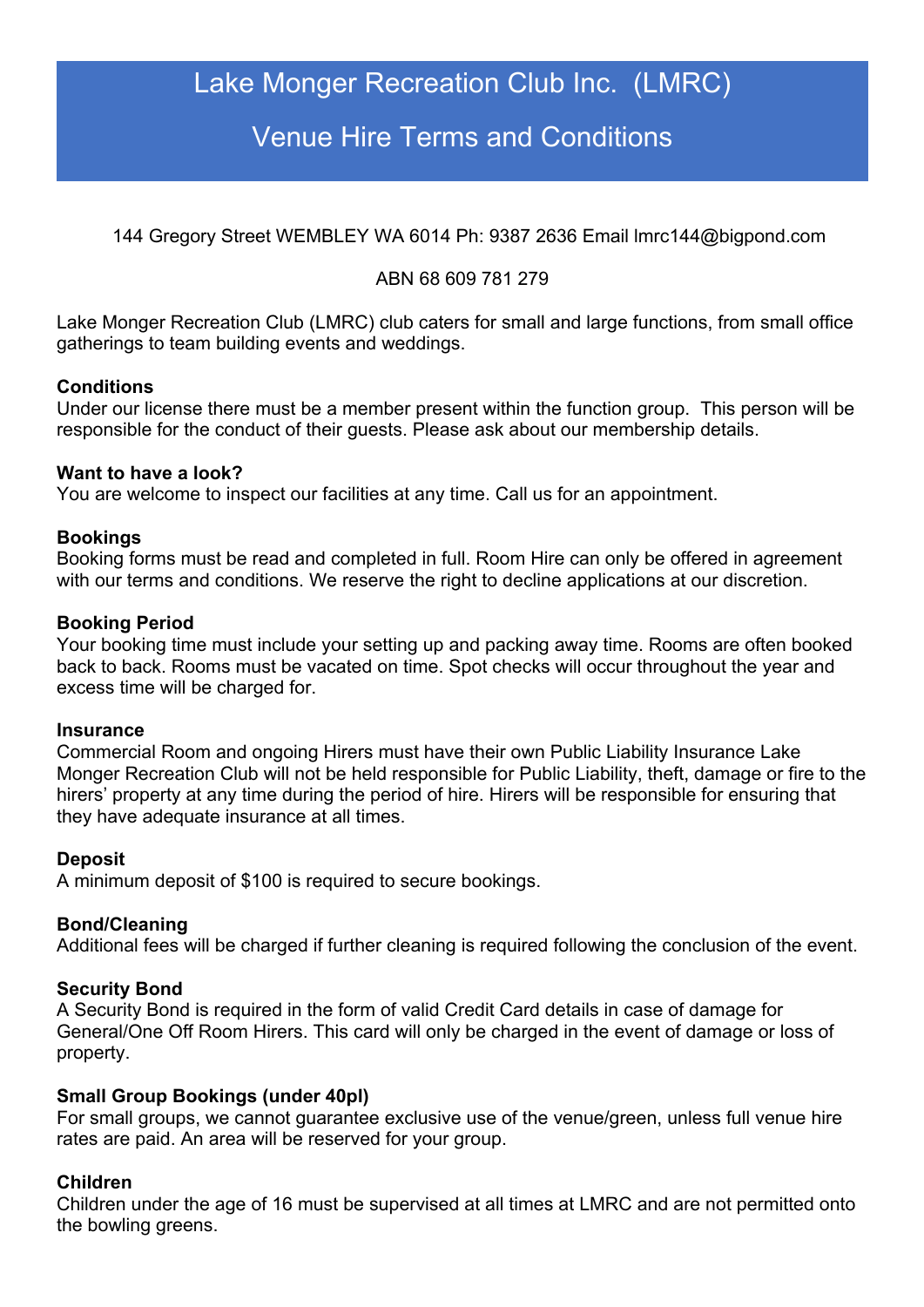# Lake Monger Recreation Club Inc. (LMRC)

## Venue Hire Terms and Conditions

### **Public Holidays**

Functions booked on public holidays may incur a surcharge. Or Functions booked on a public holiday will incur a 15% surcharge (including drink prices)

### **Cancellation Policy**

For bookings during October - December, no refund of the hire charge will be made where cancellation is made within **three** weeks of the booking date, unless the hall is re-let.

If it is not possible to bowl at all during the booking period due to inclement weather, the green hire charge will be fully refunded.

### **Catering**

The club has several BBQ's and kitchen facilities, which are not included in the hire cost. You are welcome to use our suggested professional caterers, or alternatively provide your own. Costs will be negotiated dependent on level of catering required. All consumables including cleaning products (tea towels etc) must be provided by caters/function hirer).

You will need to provide your own tablecloths if you wish to cover the tables.

If the kitchen or food preparation area is used, it is left in a clean condition and all food scraps, waste and rubbish are placed in bags or other receptacles provided.

### **Drinks/Bar**

Lake Monger Bowling Club is a fully licensed venue and ALL drinks must be purchased from the bar – including soft drinks and water.

Drinks can be purchased on a 'tab' payable at the conclusion of the function by cash, EFTPOS, Visa, or MasterCard.

No alcohol under any circumstances is to be brought onto the premises

- Bar staff will be employed dependent on number of guests.
- Under Liquor licencing provisions, no alcohol can be served after 11.30pm. Patrons are required to vacate the premises by 12.00am.
- No extension to the licence will be available.

### **Dress Code**

Socks or barefeet on the greens at all times, unless you have bowling shoes.

### **Hall Decoration**

Decorations are welcome at the club, on the day of the function by prior arrangement. All decorations are to be taken down at the end of the function as this can set off our alarm.

- No sticky tape, pins or other adhesives may be used on any surfaces throughout the facility
- The relevant LMRC staff will advise patrons as to what form of decorations will be permitted for functions